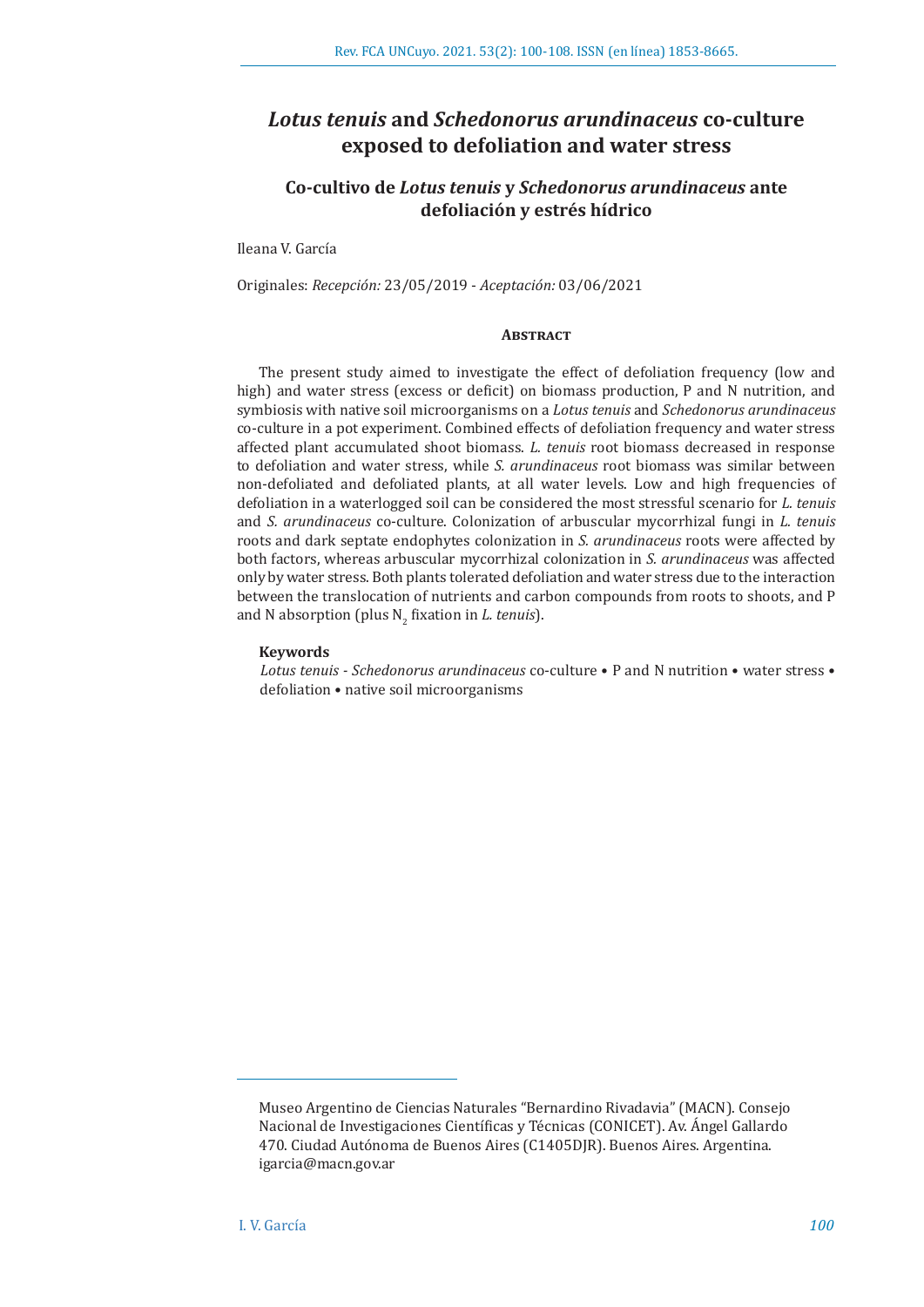#### **Resumen**

El presente estudio tuvo como objetivo investigar el efecto de la frecuencia de defoliación (baja y alta) y el estrés hídrico (exceso y déficit) sobre la producción de biomasa, la nutrición P y N y la simbiosis con microorganismos edáficos nativos en un co-cultivo de *Lotus tenuis* y *Schedonorus arundinaceus* en un ensayo en macetas. Los efectos combinados de la frecuencia de defoliación y el estrés hídrico afectaron la biomasa acumulada del vástago. La biomasa radical de *L. tenuis* disminuyó en respuesta a la defoliación y estrés hídrico, mientras que en *S. arundinaceus* fue similar entre no defoliadas y defoliadas en todos los niveles hídricos. La defoliación (baja o alta frecuencia) en un suelo inundado puede ser considerada el escenario con mayor estrés para el co-cultivo de *L. tenuis* y *S. arundinaceus*. La colonización micorrícica arbuscular en las raíces de *L. tenuis* y por endofitos septados oscuros en las raíces de *S. arundinaceus* fueron afectadas por ambos factores, mientras que la colonización micorrícica arbuscular en *S. arundinaceus* fue solo afectada por el estrés hídrico. Ambas especies toleraron defoliación y estrés hídrico debido a la interacción entre la traslocación de nutrientes y compuestos carbonados desde la raíz hacia el vástago y la absorción de P y N (más el N<sub>2</sub> fijado en *L. tenuis*).

## **Palabras clave**

Co-cultivo *Lotus tenuis - Schedonorus arundinaceus* • nutrición P y N • estrés hídrico • defoliación • microorganismos edáficos nativos

## **INTRODUCTION**

The performance of legume-grass mixtures has been evaluated in several grassland ecosystems. This plant combination is especially advantageous under conditions of stress and low availability of environmental resources (4, 7). Legumes can contribute to increasing grass forage yield, substituting added inorganic N-fertilizers through symbiotic  $N_2$  fixation, enhancing environmental stress tolerance, and increasing its nutritional value (4, 21).

In the pampas grasslands of the Province of Buenos Aires (Argentina), lowlands occupy a significant proportion of the total production area for dairy cattle. These grasslands are dominated by a range of perennial native grasses (6, 24), with lack of legumes and subjected to periodic droughts or floods. In addition, their soils show high levels of salinity and sodicity (9). In these areas, species persistence within the plant community depends on their tolerance to a combination of stressful conditions, on their ability to absorb and mobilize nutrients, and on soil water content, the latter of which modifies nutrient availability for plant growth (11).

*Lotus tenuis* Waldst. & Kit. is a much-appreciated legume given its high forage nutritional value for beef and dairy cattle in nutrient-deficient soils (5). In addition, *L. tenuis* is tolerant to water stress (10, 29) and to defoliation in saline-sodic soils (11). *Schedonorus arundinaceus* (Schreb.) Dumort is a grass that tolerates saline conditions and grazing (1). *Lotus tenuis* and *S. arundinaceus* co-culture has been reported to be a sustainable alternative for forage quality improvement (21). However, little is known about its performance under the combined effect of defoliation and water stress. These stressful conditions may allow evaluating tolerance mechanisms and persistence of the *L. tenuis - S. arundinaceus* co-culture under adverse conditions. The impact of high-defoliation frequencies on both plants under soil water deficit or soil water excess is expected to be different from that under well-watered conditions.

As known, removal of photosynthetic biomass, by either grazing or defoliation, alters plant carbon balance, forcing physiological changes within the plant. The production of new plant tissue depends on the availability of nutrient reserves and on plant ability to efficiently absorb soil nutrients (19, 28). During postdefoliation regrowth, rapid carbohydrate degradation and resynthesis occurs in roots (18). In addition, 40 to 60% of root total N is mobilized to meet shoot N demand during early regrowth (18). In relation to P nutrition, a previous study has demonstrated that grass defoliation tolerance depends on P reserves and that P reutilization and remobilization provide tolerance to defoliation by promoting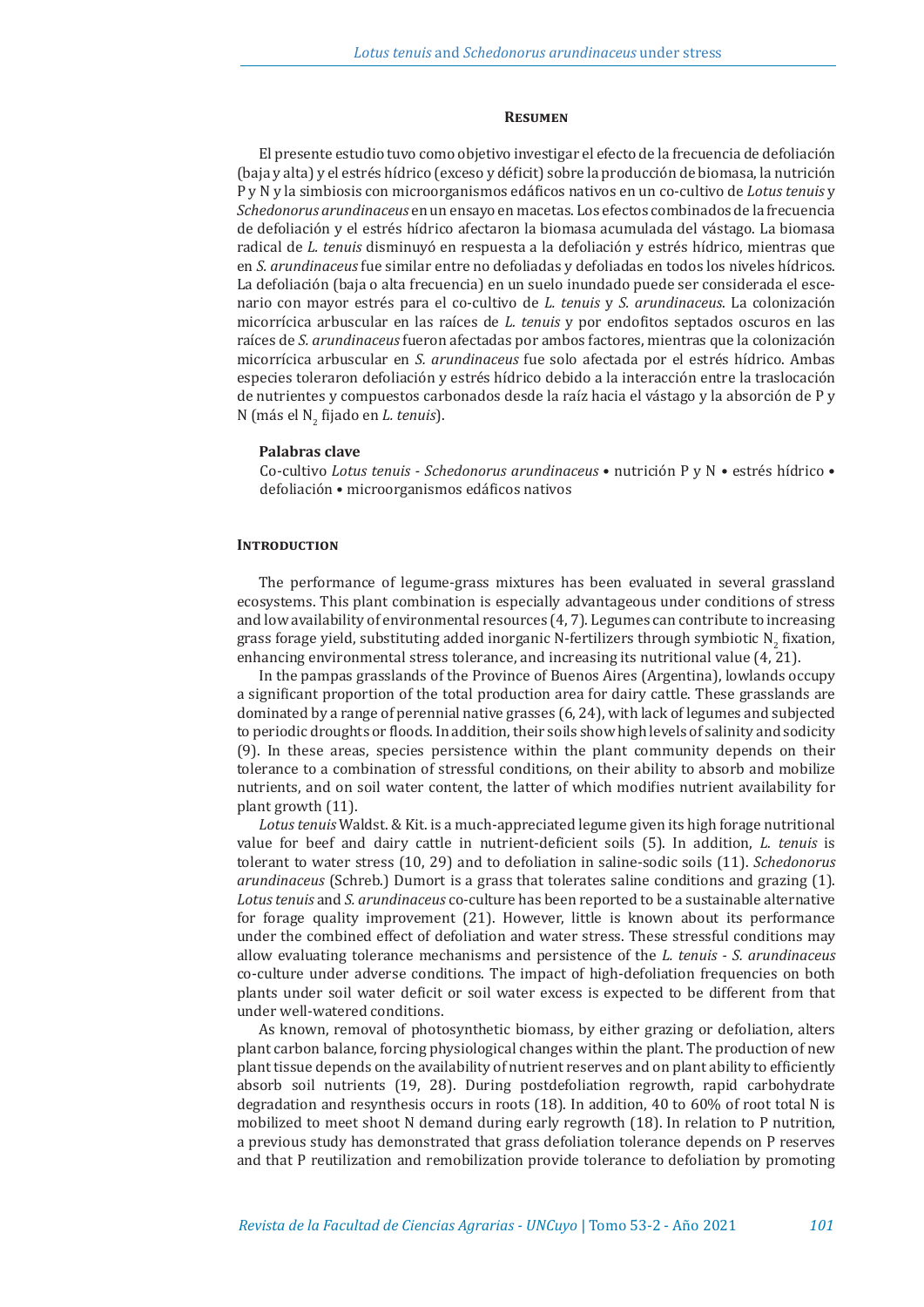compensatory growth under P-deficient conditions (23). This pattern suggests that the effect of nutritional reserves on grass regrowth depends on the level of those reserves, as shown for N reserves by Hamilton *et al.* (14). With respect to legumes in particular, a previous study has shown that *L. tenuis* plants defoliated up to 75% of their aerial biomass are able to compensate total absorbed P and N by non-defoliated plants after a 30-day recovery period (11). This is associated with higher rates of shoot growth in defoliated plants compared to non-defoliated ones, along with a sufficient level of absorbed nutrients necessary to sustain shoot regrowth (11). It is necessary to emphasize that, to estimate changes in forage quality in a legume-grass co-culture under stress, studying P and N metabolism in conjunction, is important.

It is known that conditions that alter root growth, reduce plant photosynthetic capacity, and modify soil environment, may also affect the symbiotic relationship between plants and soil microorganisms (3). In addition, defoliation and soil-water content may influence arbuscular mycorrhizal (AM) fungal colonization, and AM fungi may, in turn and under stress conditions, alter plant competitive ability to improve plant nutrition and water status. Dark septate endophytic (DSE) fungi not only may function as pathogens or saprophytes, but also may form mutualistic associations similar to those of mycorrhizae (17). Several studies have shown that DSE fungi improve plant growth and N and P nutrition (17, 22). DSE fungal colonization has been shown to respond to herbivory, nutrient availability, and habitat in a contrasting manner compared to the pattern observed with AM fungi (12, 26). Although several studies have described the effect of defoliation by cutting-either under natural or controlled conditions-on the growth of different plant species in monoculture, few investigations have evaluated the ability of legume-grass mixtures to associate with AM or DSE fungi. Such an approach to evaluate the dynamics of symbiosis with native soil microorganisms, especially under abiotic-stress conditions, is highly desirable.

Based on all the above, this study aimed to investigate the combined effect of different defoliation frequencies and water stresses on the performance of *L. tenuis* and *S. arundinaceus* grown in co-culture in a saline-sodic soil. The hypotheses were that, at high defoliation frequency plus water stress conditions, (i) both plant species are not able to compensate clipped shoot biomass, and (ii) AM fungal colonization in both plant species decreases and DSE fungal colonization in *S. arundinaceus* roots increases. The prediction was that, under these stress conditions, regrowth would be low, as a result of a drastic reduction of root biomass, which decreases nutrient absorption and carbon reserves, and affects the symbiotic relationship between plants and native soil microorganisms.

## **Materials and methods**

## **Soil characteristics and experimental setup**

The soil was a Typic Natraqualf from San Vicente (Buenos Aires, Argentina). The plant community in the sampling site was dominated by *L. tenuis*, *Distichlis spicata* (L.) Greene, *Paspalum vaginatum* Swartz, *Eleocharis viridans* Kük. ex Oken, and *Cynodon dactylon* (L.) Pers. The soil is characterized by: pH 9.53, electrical conductivity  $10.10 \text{ dS/m}$ , Na+  $19.45 \text{ cmol}$ , /kg, available P 8.72 mg/kg (Bray I), total carbon 9.10 g/kg, and total N 1.02 g/kg (9). The soil was air-dried and sieved through a 2-mm mesh screen.

Seeds of *L. tenuis* cv. Esmeralda and *S. arundinaceus* cv. Arizona were surface-sterilized and pregerminated under sterile conditions. Fifty closed-bottom 1.6-L pots were filled with 950 g of air-dried soil. Three seedlings of each plant species were planted together in each pot and the soil surface was covered with 1 cm of sterilized sand to conserve moisture. During the experimental period, pots were placed in a greenhouse at a mean relative humidity of  $65 \pm 15$ %, mean temperature of  $30 \pm 5$ °C and  $20 \pm 3$ °C during days and nights, a photoperiod ranging from 10 to 12 h, and a photon-flux density at midday of 900-1,300  $\mu$ mol m<sup>-2</sup>s<sup>-1</sup>. Pots were randomized and daily rotated to minimize potential gradient effects.

After 62 days of growth in soil at 80% of field capacity  $(46.10\% \text{ w/w}, 33 \text{ kPa})$ , five pots were harvested (initial plants) and the remaining pots were subjected to a combination of two defoliation frequencies and two water stress conditions (water excess and deficit). Defoliation treatments comprised removing all plant material 4 cm above ground level at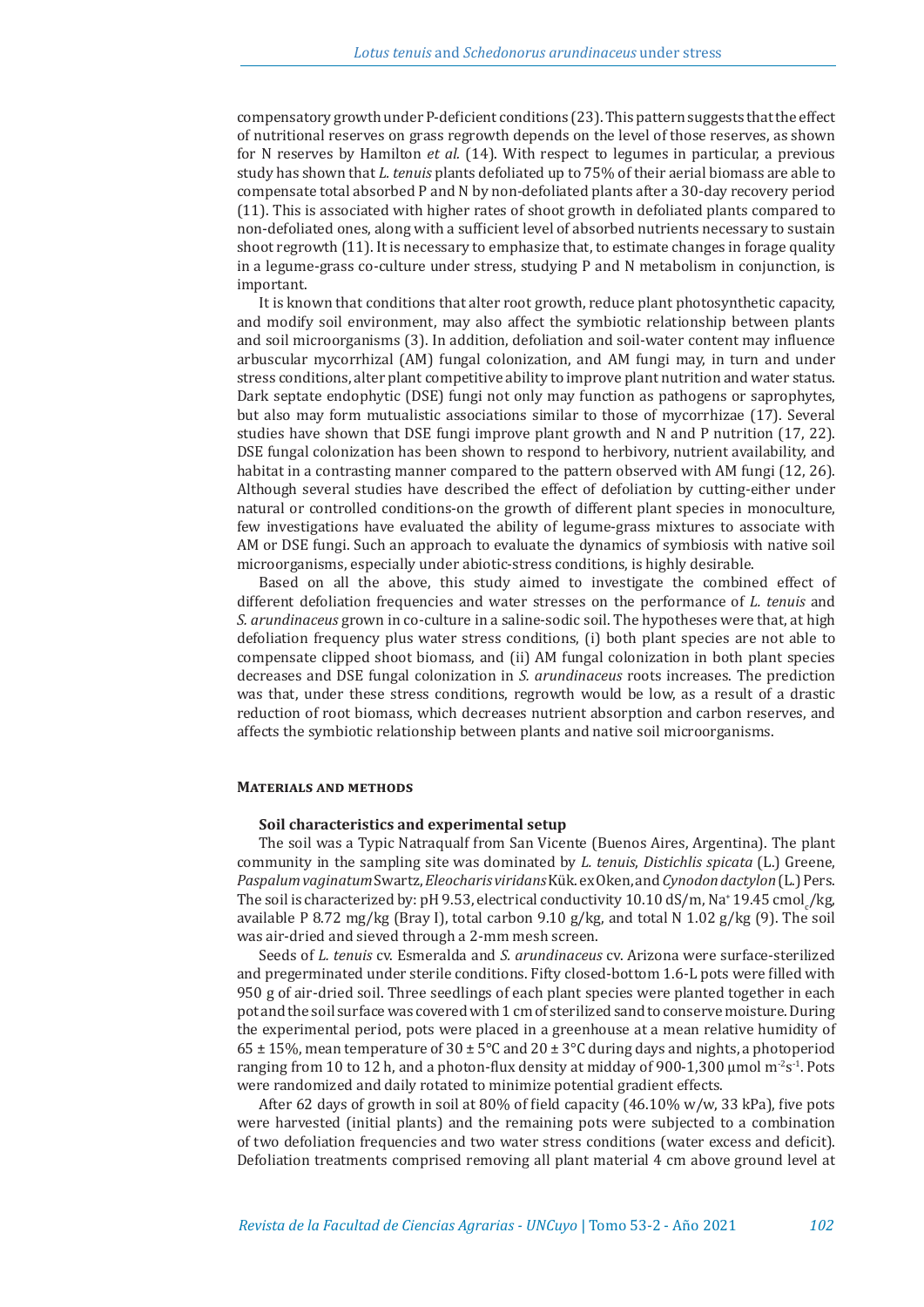different time intervals over a 28-day period, starting with defoliation of all plants, except controls (non-defoliated plants under all irrigation conditions), at the beginning of this period. *L. tenuis* and *S. arundinaceus* were defoliated by clipping at a frequency of 2 and 4 times representing intervals of 2 and 1 weeks between defoliations, respectively. The 2-time frequency is here referred to as low defoliation frequency (LF) and the 4-time frequency as high defoliation frequency (HF). Water-stress treatments consisted in subjecting plants to water excess (WE), water deficit (WD), or 80% of field capacity (WW- well watered plants) for a 28-day period. The WE treatment consisted in maintaining a water level of 1 cm above the soil surface, whereas the WD treatment consisted in keeping soil moisture at  $24.50$  w/w (1,488 kPa), near the permanent-wilting-point level of soil hydration (1,500 kPa). Control pots contained non-defoliated plants maintained at the three different water levels (WW, WE, and WD). Five replicates were assigned to each combination of defoliation frequency and water treatment. The water status of pots was examined daily by weighing them and the amount of water lost was replaced. At the end of the 28 days of treatment, all plants were harvested (final plants).

## **Plant yield and analytical determinations in plant tissue and soil**

After each harvest (initial and final plants), *L. tenuis* and *S. arundinaceus* biomasses were separated into shoots and roots. All shoot biomasses of each plant species removed during the defoliation and water treatments were dried and weighed to be later included in the shoot fraction of the corresponding plant at the end of the experiment, determining accumulated shoot dry weight. Shoots and roots of each plant species were oven-dried at 70°C for 48 h and weighed. A portion of fresh root was used to measure AM fungal colonization in both plant species and number of rhizobia nodules in *L. tenuis* roots. For each species, defoliation or stress-tolerance efficiency (STE) for each water level was calculated using the following equation:

## **STE (%) = (dry biomass of defoliated plant/ dry biomass of non-defoliated plant) x 100**

Shoots and roots of each species were digested separately in sulfuric acid to determine P content by a modification of the Murphy Riley method and N content by the Kjeldahl method (16). Total absorbed N per nodule of rhizobia was calculated (10). Soil P availability was measured by Bray and Kurtz. The root fraction colonized by AM fungi (mycorrhizal colonization index) and the root fraction colonized by DSE fungi (DSE colonization index) were assessed following McGonigle *et al.* (1990). Septate, melanized or hyaline hyphae and microsclerotia were classified as DSE fungi (2). Rhizobia nodules were counted in whole fresh root system under a binocular stereomicroscope (7.5x). Results were analyzed by ANOVA with Tukey's mean separation test (*P ≤*0.05) using InfoStat statistical software (8).

## **Results and Discussion**

#### **Plant growth**

Under each combination of treatments (water level+defoliation) studied in a saline-sodic soil, *L. tenuis* contributed near 80% of the total biomass produced by the co-culture (figure 1a, page 104). *Lotustenuis* defoliated plants (low and high frequency) were not able to compensate for the shoot biomass produced by non-defoliated plants under well watered conditions through tissue regrowth (defoliation frequency mean value of STE: 59.7%) (figure 1a, page 104 and table 1, page 104). Compensation of removed shoot tissue, especially after frequent defoliation, requires large amounts of energy investment, which is derived from reallocating energy stored in the remnant shoot and root tissue (18), resulting in reduced shoot biomass and root growth (figure 1b, page 104 and table 1, page 104). Unlike *L. tenuis*, *S. arundinaceus* produced similar amounts of accumulated shoot biomass in defoliated and non-defoliated plants under well watered conditions (figure 1a, page 104 and table 1, page 104).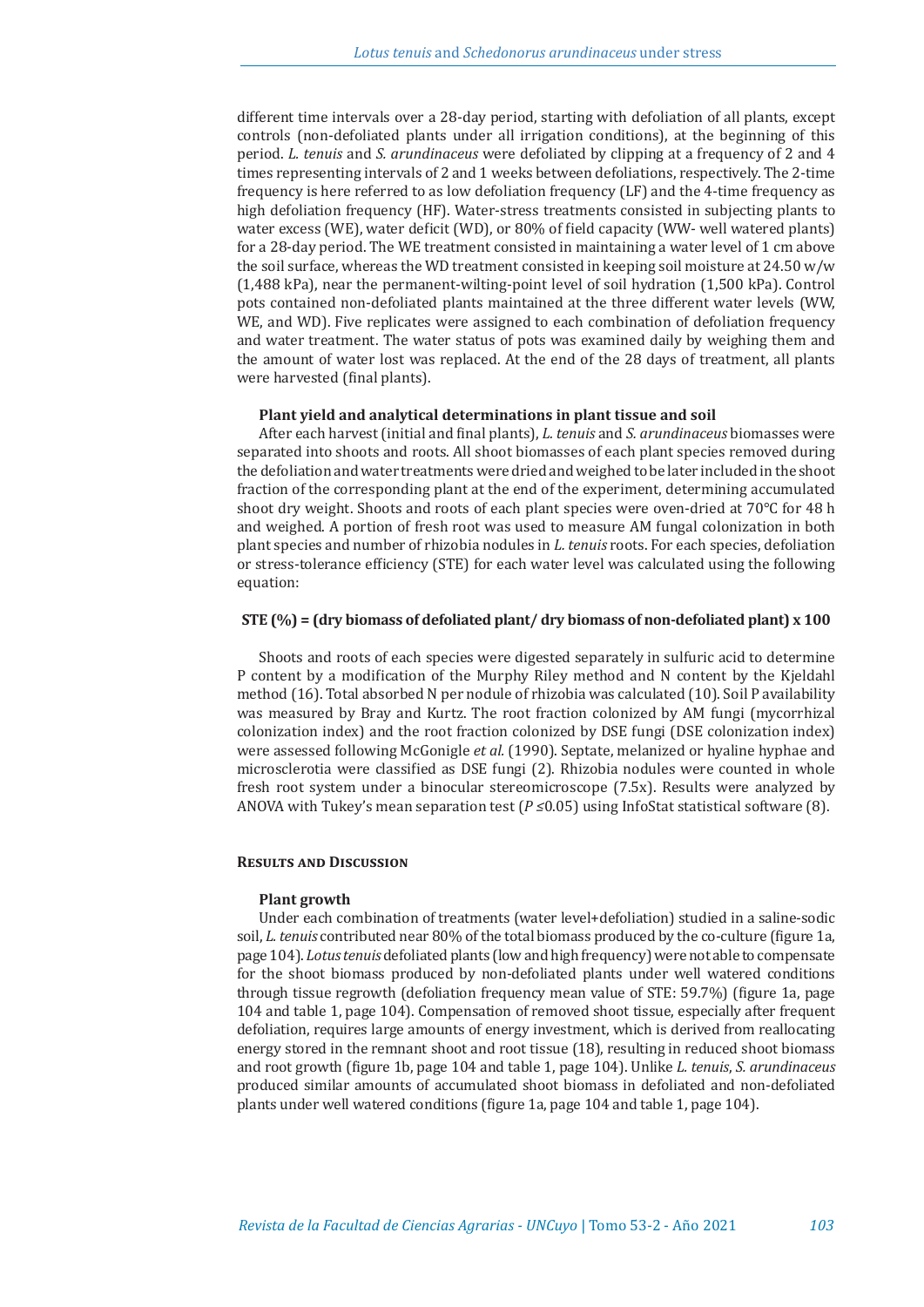Different letters indicate significant differences (*P< 0.05*) for each plant species among treatments according to Tukey's test.

Letras diferentes indican diferencias significativas (*P< 0,05*) para cada especie entre tratamientos según test de Tukey.

DW, dry weight; ND, no defoliation; LF, low defoliation frequency: HF, high defoliation frequency; WW, well watered; WE, water excess; WD, water deficit. Mean (N=5)± SE.

DW, peso seco; ND, no defoliada; LF, baja frecuencia de defoliación; HF, alta frecuencia de defoliación; WW, bien regada; WE, exceso hídrico; WD, déficit hídrico. Media (N=5)± EE.



**Figure 1.** Biomass (a, b) of *Lotus tenuis and Schedonorus arundinaceus* grown in co-culture under a combination of different defoliation frequencies and water stress.

**Figura 1.** Biomasa (a, b) de *Lotus tenuis* y *Schedonorus arundinaceus* crecidas en co-cultivo ante la combinación de diferentes frecuencias de defoliación y estrés hídrico.

**Table 1.** Results of the two-way ANOVA used to evaluate the effects of defoliation frequencies (D) and water treatments (W) on different variables.

**Tabla 1.** Resultados del ANOVA de dos vías usado para evaluar el efecto de la frecuencia de defoliación (D) y estrés hídrico (W) sobre diferentes variables.

|                        | L. tenuis |     |       |     |      |                  | S. arundinaceus |     |       |     |      |                  |
|------------------------|-----------|-----|-------|-----|------|------------------|-----------------|-----|-------|-----|------|------------------|
| Variable               | D         |     | W     |     | D xW |                  | D               |     | W     |     | D xW |                  |
|                        | F         | P   | F     | P   | F    | $\boldsymbol{P}$ | F               | P   | F     | P   | F    | $\boldsymbol{P}$ |
| Accumulated shoot DW   | 35.3      | *** | 40.5  | *** | 8.0  | ***              | 1.3             | ns  | 18.5  | *** | 7.54 | ***              |
| Root DW                | 104.9     | *** | 13.3  | *** | 1.8  | ns               | 1.5             | ns  | 7.9   | **  | 2.1  | ns               |
| STE plant              | 2.3       | ns  | 22.8  | *** | 1.3  | ns               | 0.01            | ns  | 27.1  | *** | 0.2  | ns               |
| Plant P content        | 120.0     | *** | 209.4 | *** | 96.0 | ***              | 15.3            | *** | 133.2 | *** | 45.5 | ***              |
| Plant N content        | 18.1      | *** | 27.5  | *** | 0.4  | ns               | 20.9            | *** | 6.9   | *** | 6.4  | ***              |
| N total/nodules        | 3.7       | *   | 29.5  | *** | 5.2  | **               |                 |     |       |     |      |                  |
| MC index               | 25.5      | *** | 69.9  | *** | 9.8  | ***              | 2.0             | ns  | 99.6  | *** | 0.2  | ns               |
| DSE colonization index |           |     |       |     |      |                  | 27.7            | *** | 61.9  | *** | 25.6 | ***              |
| Number of nodules/FW   | 0.9       | ns  | 13.6  | *** | 0.5  | ns               |                 |     |       |     |      |                  |

*F* values and significant differences: \*, *P*<0.05*;* \*\*, *P*<0.01; \*\*\*, *P*<0.001; ns, *P >*0.05.

DW, dry weight; FW, fresh weight; MC index, mycorrhizal colonization index.

Valores de *F* y diferencias significativas: \*, *P*<0,05*;* \*\*, *P*<0,01; \*\*\*, *P*<0,001; ns, *P >*0,05. DW, peso seco; FW, peso fresco; MC index, índice de colonización micorrícica.

> Since *S. arundinaceus* was able to compensate for biomass clipping by increasing the allocated biomass below the cutting height (data not shown) and maintaining root growth relative to that of non-defoliated plants, defoliation at the two frequencies actually resulted in enhanced plant growth (figure 1a, b and table 1). These results are consistent with the highest values of STE recorded for this species (defoliation frequency mean value of 126.5%), which showed high tolerance to frequent defoliation under well watered conditions.

> Under the water excess treatment, *L. tenuis* and *S. arundinaceus* non-defoliated plants recorded the highest accumulated shoot biomass (5.16 g for *L. tenuis* and 1.18 g for *S. arundinaceus*) (figure 1a and table 1). In agreement with that previously described by several authors (11, 27), the adaptation of both species to water excess conditions may be due to an increased soil nutrient availability (11) along with the consequent reduction in soil salinity and sodicity as a result of soil water excess (11). In the present study, the soil of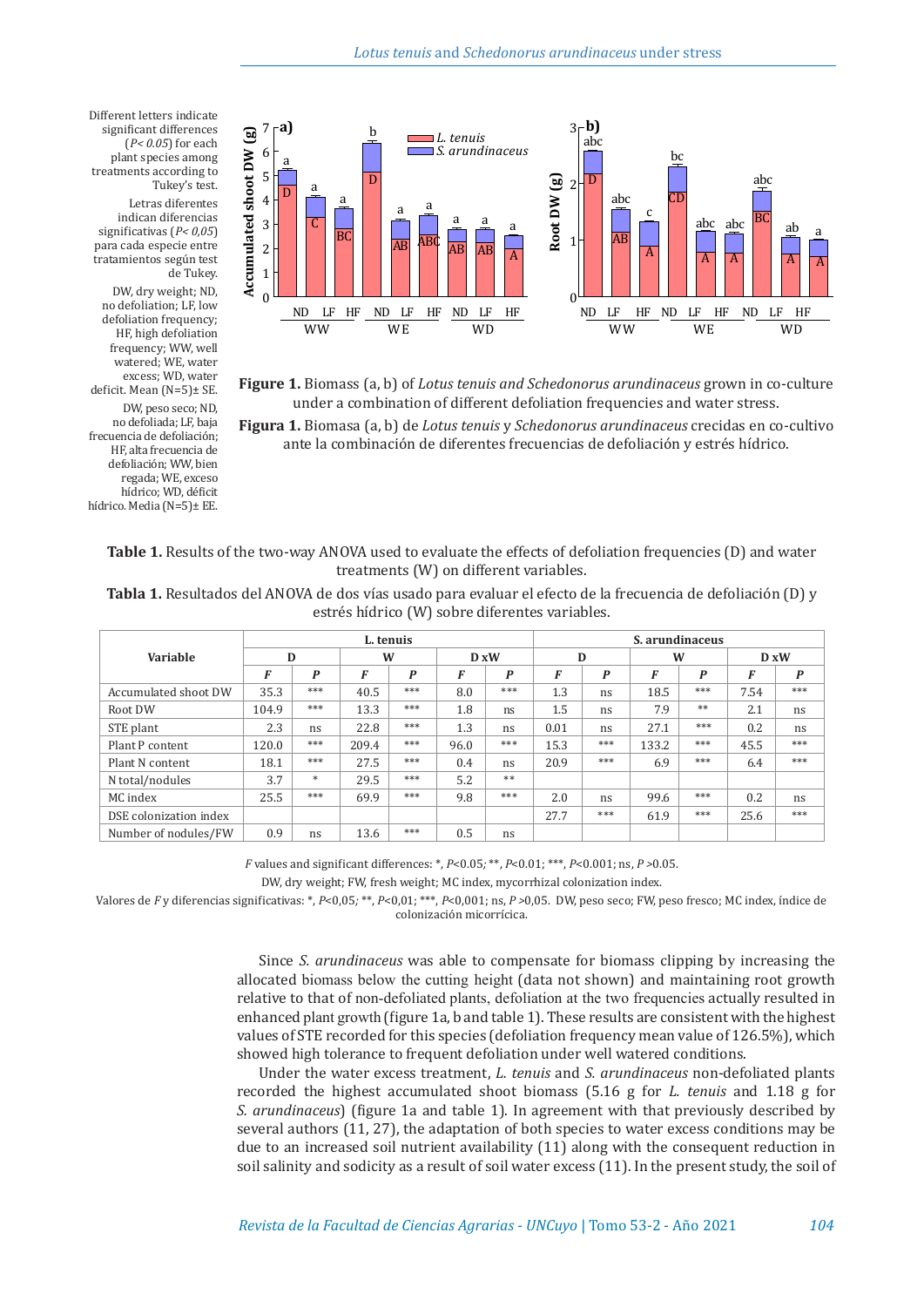non-defoliated plants under water excess showed a significant increase in available P with regard to the well watered condition (9.72 mg/kg and 12.23 mg/kg for well watered and water excess, respectively). The combination of water excess plus defoliation treatments resulted in a decrease in accumulated shoot and root biomasses of both plant species. These results were associated with lowest efficiencies in tolerating stress (figure 1 a, b, page 104). Mean defoliation frequency of STE was 46.5% for *L. tenuis* and 68.9% for *S. arundinaceus* (table 1, page 104). Both low and high defoliation frequencies in a waterlogged soil can be considered as the most stressful scenario for a *L. tenuis* and *S. arundinaceus* co-culture. The low STE of both species may be associated with a marked loss of nutrients, which affected plant ability to recover the defoliated biomass when defoliation frequency increased, or with decreases in root growth and soil P availability (defoliation frequency mean value of 10.43 mg/kg).

Under water deficit, non-defoliated and defoliated plants of both species produced similar quantities of shoot biomass (figure 1 a, b and table 1, page 104). A reduction in soil moisture resulted in a decrease in soil P availability (mean value for the combination of defoliation and water treatment of 8.39 mg/kg), affecting plant growth and P absorption. Defoliated plants growing under water deficit, however, have an adaptive advantage because a lower proportion of aerial biomass leads to an improvement in plant water balance and an avoidance of excessive losses of water through transpiration compared to non-defoliated plants. In these species, defoliation may alleviate the deleterious effect of water deficit on shoot biomass accumulation, enabling defoliated plants to compensate for the quantity of shoot biomass produced by control plants under drought, whose response becomes manifest in a high STE percentage (figure 1a, page 104). Mean defoliation frequency of STE was 75.2% for *L. tenuis* and 95.5% for *S. arundinaceus* (table 1, page 104). Loss of apical dominance after defoliation and basal meristem activation may stimulate such clipped stems to develop more biomass (15). Moreover, an increase in the photochemical efficiency and photosynthetic capability of remnant leaves below a cutting induces a compensatory growth response through an increase in photosynthates (27).

Defoliation generally results in reduced root growth (15). Root biomass loss in *L. tenuis* in response to defoliation frequency, especially in combination with water stress, would be attributable to such a decrease in root growth, a diversion of assimilated substances, and a mobilization of P and N from roots to regrowing shoot tissues (figure 1b and table 1, page 104). In contrast, the strategy of defoliated *S. arundinaceus* plants was to maintain root growth after low and high defoliation frequencies independently of water status, similar to the respective non-defoliated ones (figure 1b and table 1, page 104).

## **P and N nutrition**

*Lotus tenuis* defoliated plants under well watered conditions were able to compensate total absorbed P by non-defoliated plants (figure 2a, page 106 and table 1, page 104). This occurred in association with an internal recycling of nutrients from necrotic roots and/or an additional amount of absorbed soil P satisfying shoot regrowth demands. Under water stress plus defoliation, defoliated plants were not able to compensate total absorbed P by non-defoliated plants (figure 2a, page 106 and table 1, page 104). In this case, the plant strategy focuses on preserving the root system through increasing P allocation to roots while limiting P transport to shoots. This strategy was reflected by a decrease in shoot regrowth and plant P content under water stress and defoliation.

Defoliation induces a reduction in the N uptake and  $N_2$  fixation capacity of forage legumes (14) until carbon supply to roots is restored. In the present study, plant N content in *L. tenuis* under defoliation decreased regardless of water status (figure 2b, page 106 and table 1, page 104). Total absorbed N per nodule and number of nodules in *L. tenuis* roots was similar under defoliation in all irrigation conditions (figure 2c, 3c, page 106 and table 1, page 104). These results indicate that the  $N_2$ -fixing efficiency of roots of defoliated plants was similar to that of non-defoliated plants. In this situation, defoliated plants mobilized N from roots to shoots to sustain the growth of the latter.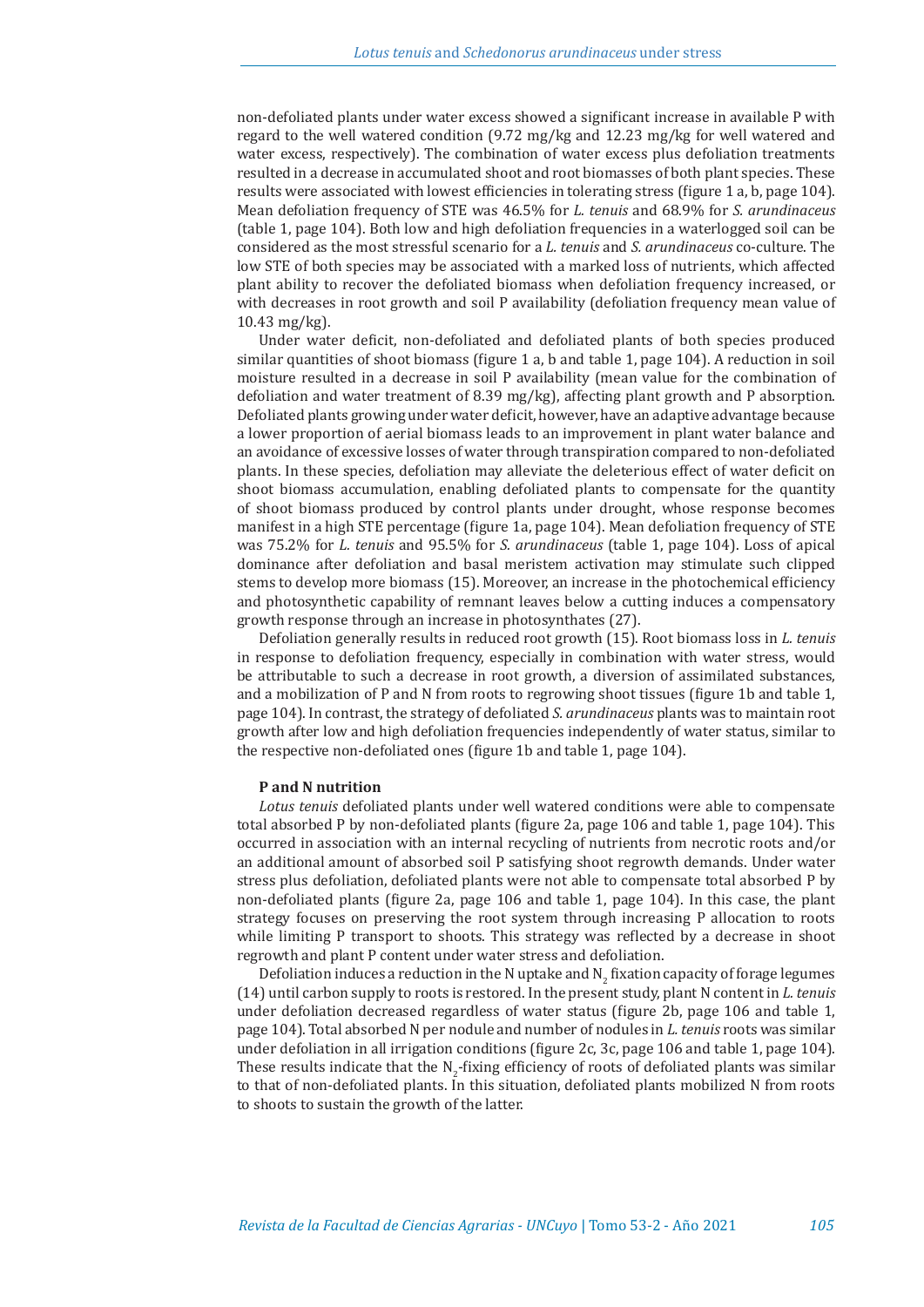

Treatment symbols and statistical notes are the same as those for figure 1 (page 104). Los símbolos de tratamientos y notas estadísticas son iguales a los de la figura 1 (pág. 104).

**Figure 2.** Plant P (a) and N (b) content in *Lotus tenuis and Schedonorus arundinaceus* grown in co-culture under a combination of different defoliation frequencies and water stress. Figure c shows total N per nodule of *L. tenuis*.

**Figura 2.** Contenido de P y N en las plantas de *Lotus tenuis* y *Schedonorus arundinaceus* crecidas en co-cultivo ante la combinación de diferentes frecuencias de defoliación y estrés hídrico en un suelo salino-sódico. La figura c muestra el N total por nódulo de *L. tenuis*.

> *Schedonorus arundinaceus* exhibited a similar pattern of plant P and N content in all water treatments (figure 2 a, b and table 1, page 104). In this species, root growth maintenance after defoliation allowed plants to maintain or increase soil P and N uptake in response to increased shoot demands. Iqbal *et al.* (2012) reported that P and N reallocation from roots to shoots would appear to be an essential component of *S. arundinaceus* tolerance to stressful conditions.

> The results of plant growth of both species at high defoliation frequency and water excess are consistent with the proposed hypothesis, but responses to water deficit are inconsistent. In fact, both plant species showed higher STE after the combination of defoliation and water deficit than after that of defoliation and water excess.

#### **Fungal colonization and root nodulation**

Defoliation may influence plant function through changes in AM fungal colonization (3). Variations in the mycorrhizal response to the loss of above-ground biomass have been suggested to be due to the amount of tissue removed and root growth rate (13). Despite the decrease here observed in root biomass of *L. tenuis* defoliated plants (figure 1b, page 104), defoliation frequency increased the AM colonization index in plant roots under well watered and water deficit conditions (figure 3a, page 107 and table 1, page 104). This result contrasts the proposed hypothesis that defoliation decreases AM colonization. A positive effect on AM colonization may be a consequence of increased nutrient demand by defoliated plants (25). In contrast, the AM colonization in *L. tenuis* roots was affected by the defoliation plus water excess treatment (figure 3a, page 107), where the combination of stresses seemed to be the most stressful scenario for *L. tenuis* growth (figure 1b, page 104). The decrease in AM colonization in defoliated plants was in line with a reduction in root biomass. AM colonization in *S. arundinaceus* roots under water stress and defoliation was minimal (figure 3a, page 107 and table 1, page 104), and similar quantities of root biomass were observed in the three water treatments evaluated (figure 1b, page 104). Barto and Rilling (2010) found similar results and proposed that root biomass resilience to defoliation may explain the lack of effect on AM colonization of grasses.

In the present study, *S. arundinaceus* roots were co-colonized by AM fungi and DSE (figure 3b, page 107 and table 1, page 104). In agreement with the proposed hypothesis, DSE colonization was affected by defoliation frequency, water stress, and the combination of both stresses. Root DSE colonization in defoliated plants grown on well watered and water-deficit soils increased compared to non-defoliated plants, whereas that under water excess, decreased. Since DSE colonization reached lower values than AM colonization, it may be that AM colonization limits DSE colonization due to competition for host carbohydrates. In a previous field study, *S. arundinaceus* roots were much more extensively colonized by AM fungi when grown with *L. tenuis* in co-culture than when grown in monoculture (21).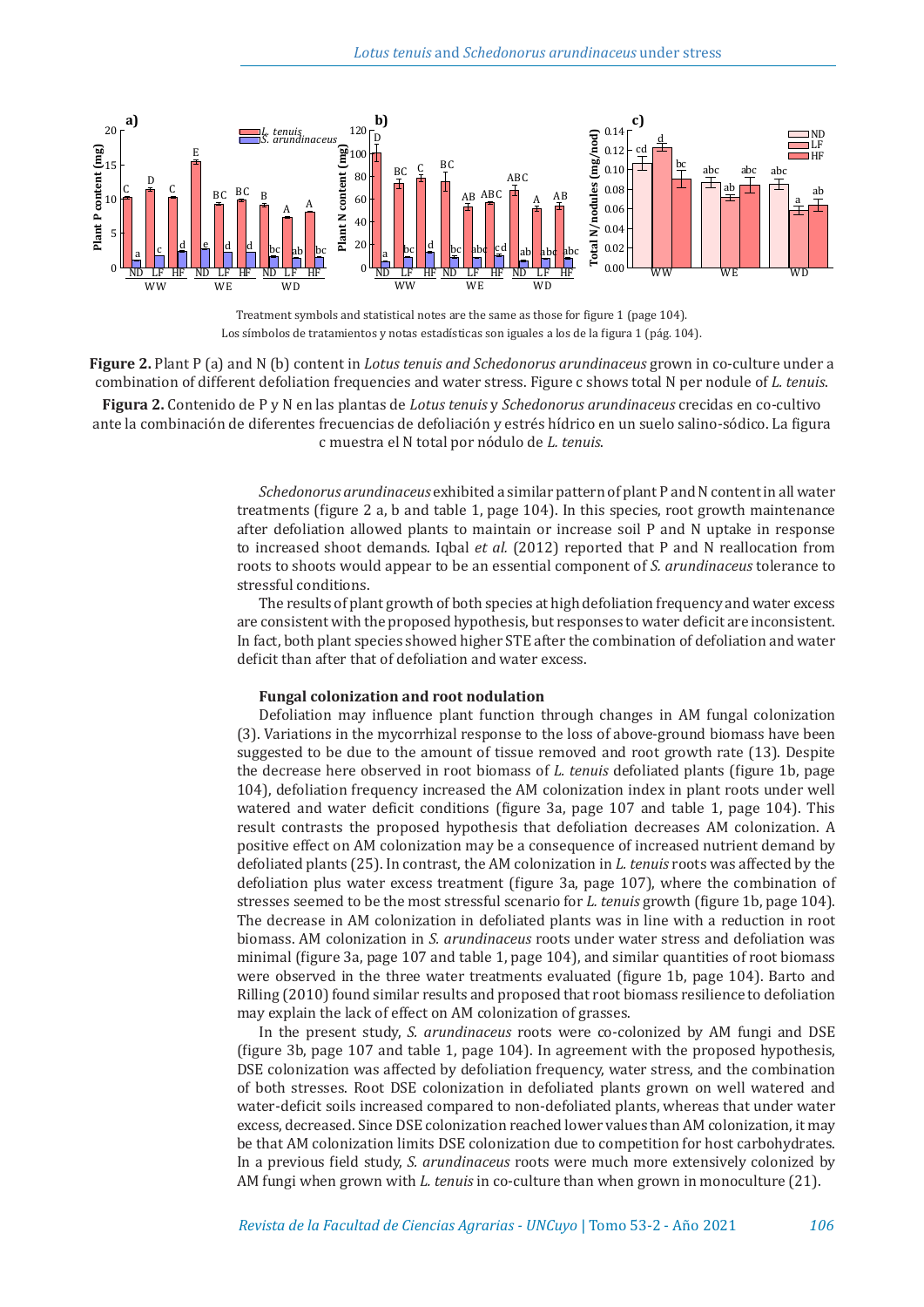

Treatment symbols and statistical notes are the same as those for figure 1 (page 104). Red symbols correspond to *L. tenuis* and blue ones to *S. arundinaceus*.

Los símbolos de tratamientos y notas estadísticas son iguales a los de la figura 1 (pág. 104). Los símbolos rojos corresponden a *L. tenuis* y los azules a *S. arundinaceus.*

**Figure 3.** Mycorrhizal colonization (MC) index (a) in both plant species, DSE colonization index in *Schedonorus arundinaceus* (b) and number of nodules in *Lotus tenuis* roots (c). FW, fresh weight.

**Figura 3.** Índice de colonización micorrícica (MC) (a) en las raíces de ambas especies, índice de colonización de DSE en las raíces de *Schedonorus arundinaceus* (b) y número de nódulos en las raíces de *Lotus tenuis* (c). FW, peso fresco.

> The presence of *L. tenuis* in mixed communities is crucial to improve not only grassland quality for beef production (5), but also to maintain the AM fungal community, especially under water-stress conditions (9, 11). The high percent of AM colonization in *L. tenuis*  roots may be another advantage over the less extensively colonized *S. arundinaceus* roots, accessing soil moisture and nutrients for plant regrowth, mainly under water deficit, given that *S. arundinaceus* is somewhat resistant to drought (1).

## **Conclusions**

These results showed that *L. tenuis* and *S. arundinaceus* tolerated defoliation+water stress in a saline-sodic soil through reutilization and remobilization of P and N reserves from roots to shoots, the concomitant soil P and N uptake capacity, and the additional N fixed by rhizobia in *L. tenuis* roots. The presence of *L. tenuis* in mixtures is crucial to maintain AM fungal communities, especially under water-stress conditions. Promoting the presence of *L. tenuis* through low defoliation frequency would improve forage yield and quality with the maintenance of AM symbiosis in legume–grass communities. The present work is a first step for future studies under field conditions promoting better management recommendations of forage production in saline-sodic soils of lowlands in the pampas grasslands.

#### **References**

- 1. Bañuelos, G. S.; Beuselinck, P. R. 2003. Growth of three forage species in saline conditions. Arid Land Restoration Management. 17: 13-22.
- 2. Barrow, J. R.; Aaltonen, R. E. 2001. Evaluation of the internal colonization of *Atriplex canascens*  (Pursh) Nutt. Roots by dark septate fungi and the influence of host physiological activity. Mycorrhiza. 11: 199-205.
- 3. Barto, E. K.; Rilling, M. C. 2010. Does herbivory really suppress mycorrhiza? A meta-analysis. Journal of Ecology. 98: 745-753.
- 4. Bélanger, G.; Tremblay, G. F.; Papadopoulos, Y. A.; Duynisveld, J.; Lajeunesse, J.; Lafrenière, C.; Fillmore, S. A. E. 2018. Yield and nutritive value of binary legume-grass mixtures under grazing or frequent cutting. Canadian Journal of Plant Science. 98: 395-407.
- 5. Cauhépé, M. 2004. Does *Lotus glaber* improve beef production at the Flooding Pampas? Lotus Newsletter. 34: 38-43.
- 6. Collantes, M.; Kade, M.; Myacszynski, C.; Santanatoglia, O. 1988. Distribución de especies en función de factores edáficos en un pastizal natural de la Depresión del Río Salado (Provincia de Buenos Aires). Studia Oecologica. 5: 77-93.